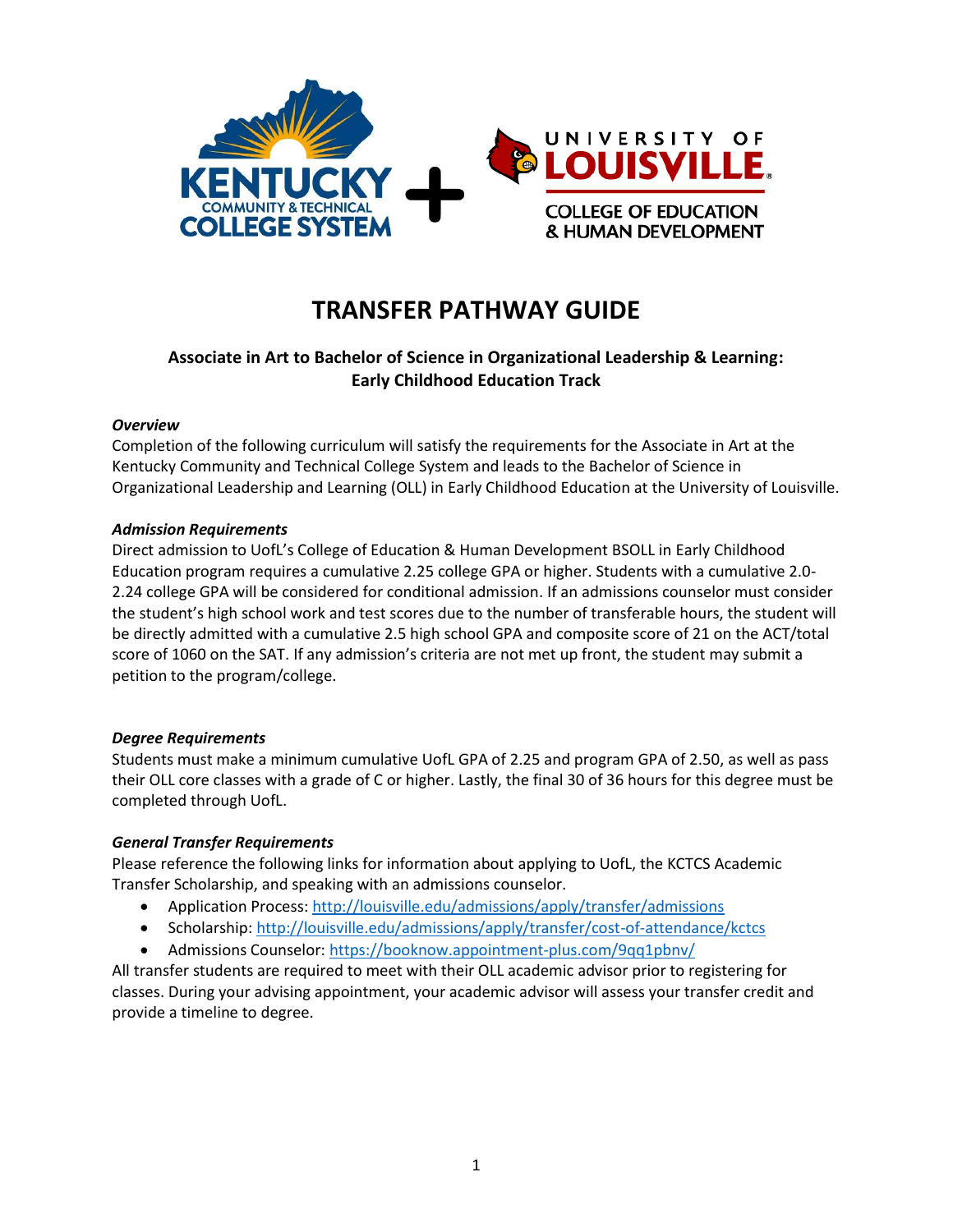# **KCTCS AA TO UofL B.S. IN ORGANIZATIONAL LEADERSHIP & LEARNING (OLL):**

# **Early Childhood Education CHECKLIST**

| <b>KCTCS</b><br>Course | <b>Course or Category</b>                      | <b>Credits</b> | <b>UofL</b><br>Course | Completed |
|------------------------|------------------------------------------------|----------------|-----------------------|-----------|
| <b>ENG 101</b>         | Writing I                                      | 3              | <b>ENGL 101 (WC)</b>  |           |
| <b>ENG 102</b>         | Writing II                                     | 3              | <b>ENGL 102 (WC)</b>  |           |
| <b>COM 181 OR</b>      | <b>Basic Public Speaking or</b>                | 3              | COMM 111 or           |           |
| <b>COM 252</b>         | Intro to Interpersonal Communication           |                | 115 (OC)              |           |
| <b>HIS XXX</b>         | Heritage Course - Recommend: HIS 101,          |                | HIST 101, 102,        |           |
|                        | 102, 108 or 109                                | 3              | 211 or 212            |           |
|                        |                                                |                | (SBH)                 |           |
| TBS XXX                | Arts & Humanities: Humanities Course           | 3              | TBD A/H XXX           |           |
|                        |                                                |                | (AH)                  |           |
| TBS XXX                | <b>Quantitative Reasoning Course</b>           | 3              | MATH XXX/             |           |
|                        |                                                |                | (QR)                  |           |
| TBS XXX                | Science Course with Lab                        | $3 - 4$        | TBD XXX/(S &          |           |
|                        |                                                |                | SL or B)              |           |
| TBS XXX                | <b>Science Course</b>                          | 3              | TBD/ (S)              |           |
| TBS XXX                | Social & Behavioral Course                     | 3              | TBD XXX (SB)          |           |
| TBS XXX                | Social & Behavioral Course                     | 3              | TBD XXX (SB)          |           |
| TBS XXX                | Social & Behavioral Course                     | 3              | TBD XXX               |           |
|                        | <b>Subtotal General Education Core Courses</b> | 33-34          |                       |           |

#### **Category 1: KCTCS General Education Requirements**

TBS XXX means to be selected by KCTCS student.

TBD XXX means to be determined by University of Louisville based on course selected.

The Social and Behavioral Courses must represent two disciplines and be different from the courses taken for Arts and Heritage

Students should work with their KCTCS and UofL advisor to make sure Cultural Diversity requirements are met. If students are completing the AA prior to transferring, students should follow KCTCS General Education requirements as the AA will also Gen Ed Certify.

**Category 2: KCTCS AA Requirements (6 hours)**

| <b>KCTCS</b><br><b>Course</b> | <b>Course or Category</b>                                                             | <b>Credits</b> | UofL<br><b>Course</b> | Completed |
|-------------------------------|---------------------------------------------------------------------------------------|----------------|-----------------------|-----------|
| TBS XXX                       | Arts and Humanities Course (need to be<br>different than Block 1)                     | 3              | TBD XXX               |           |
| TBS XXX                       | Any Arts & Humanities, Social & Behavioral<br>Science and/or Foreign Language course. | 3              | TBD XXX               |           |
|                               | <b>Subtotal AA Requirement Courses</b>                                                |                |                       |           |